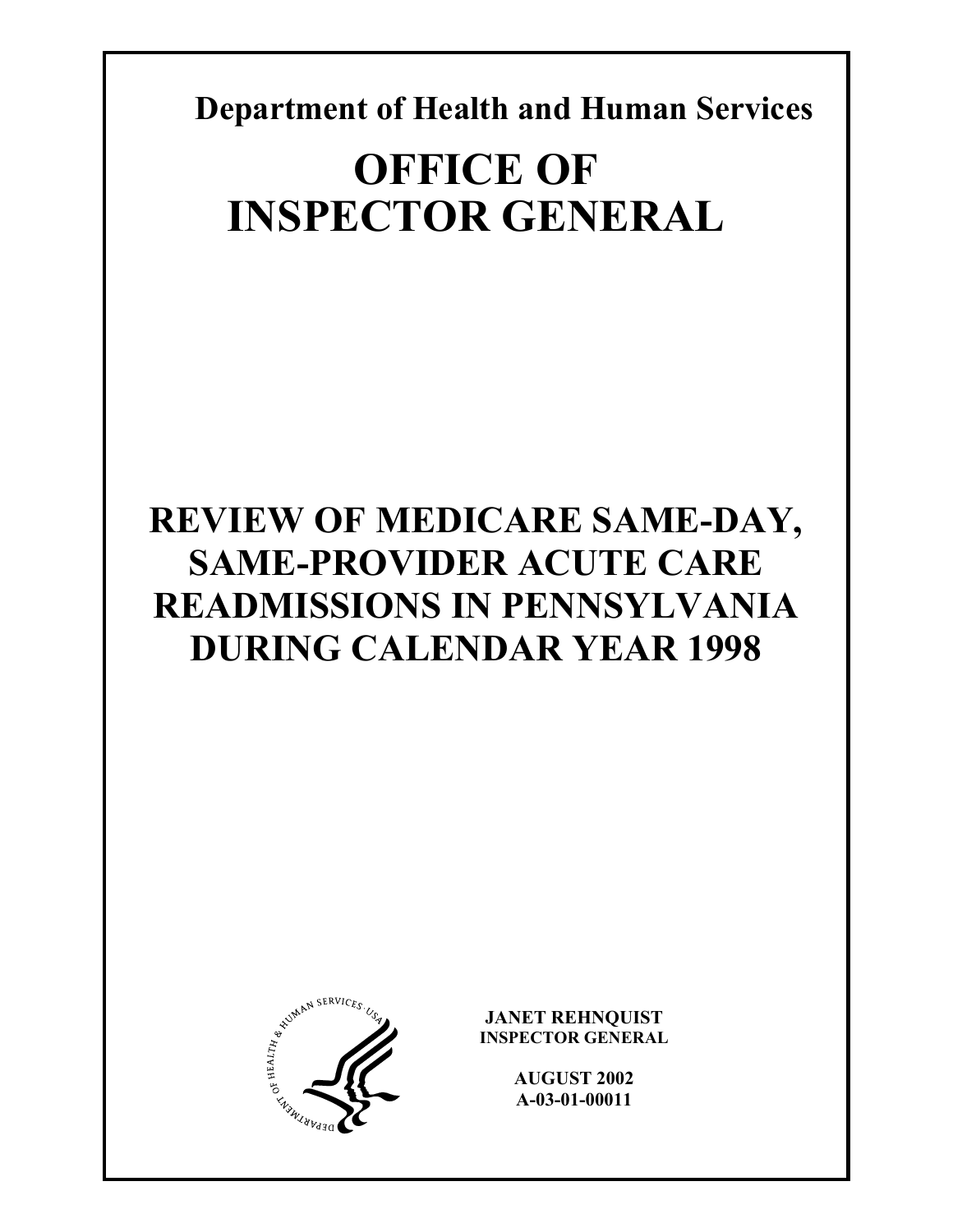## **Notices**

### THIS REPORT IS AVAILABLE TO THE PUBLIC at http://oig.hhs.gov

In accordance with the principles of the Freedom of Information Act, 5 U.S.C. 552, as amended by Public Law 104-231, Office of Inspector General, Office of Audit Services, reports are made available to members of the public to the extent information contained therein is not subject to exemptions in the Act. (See 45 CFR Part 5.)

### **OAS FINDINGS AND OPINIONS**

The designation of financial or management practices as questionable or a recommendation for the disallowance of costs incurred or claimed as well as other conclusions and recommendations in this report represent the findings and opinions of the HHS/OIG/OAS. Final determination on these matters will be made by authorized officials of the HHS divisions.

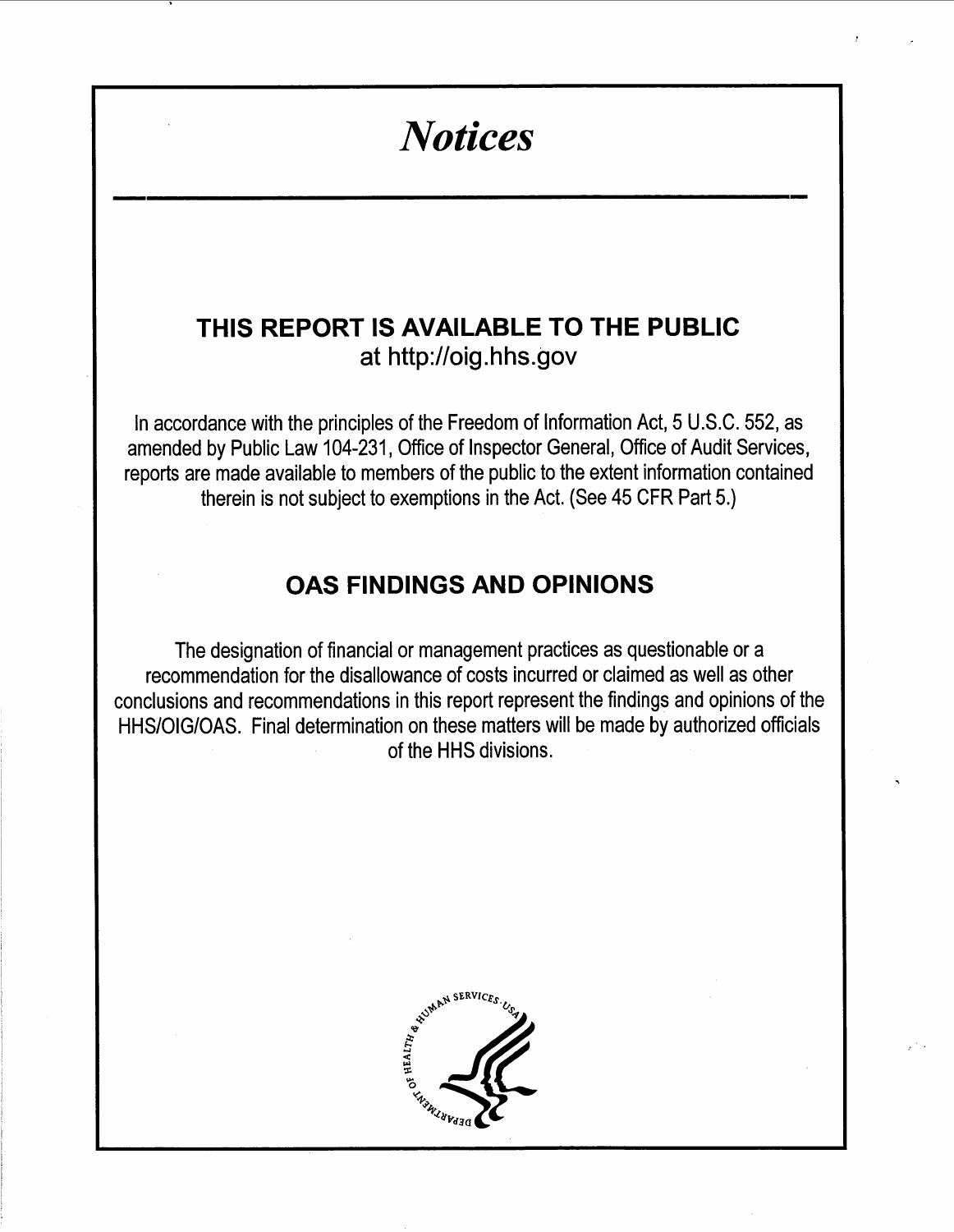**DEPARTMENT OF HEALTH & HUMAN SERVICES** 

Office of Inspector General

Washington, D.C. 20201

AUG 2 2 2002

- TO: Sonia Madison Regional Administrator Centers for Medicare & Medicaid Services' Philadelphia Regional Office
- Regional Inspector General for Audit Services FROM:
- Review of Medicare Same-Day, Same-Provider Acute Care Readmissions in SUBJECT: Pennsylvania During Calendar Year 1998 (A-03-01-00011)

This final report presents the results of our REVIEW OF MEDICARE SAME-DAY, SAME-PROVIDER ACUTE CARE READMISSIONS IN PENNSYLVANIA DURING CALENDAR YEAR 1998. The objective of our review was to determine whether Medicare payments made to acute care hospitals in Pennsylvania during Calendar Year (CY) 1998 were appropriate for beneficiaries who were discharged and readmitted to the same hospital on the same day.

Our limited review of same-day, same-provider readmissions found that 63 readmissions totaling \$290,744 were billed incorrectly because the beneficiary was either admitted to a non-acute care unit within the hospital or was never actually discharged from the initial admission. Our review also identified a methodology that involves minimal effort that the Centers for Medicare  $\&$ Medicaid Services (CMS) could use to identify same-day, same-provider readmissions that are vulnerable to billing errors nationwide. The hospitals in our review were very cooperative in identifying and correcting the billing errors. We believe that CMS could expect the same level of cooperation should it undertake a similar review nationwide.

To correct the deficiencies identified in our review, we recommend that CMS's Philadelphia regional office (RO): (1) monitor the fiscal intermediary's (FI) collection of \$290,744 in overpayments identified by this review, (2) consider working with CMS central office (CO) to conduct a nationwide review of CY 2001 same-day, same-provider readmissions to determine if similar billing errors exist, and (3) consider requiring FIs establish an edit check in their claims processing system to identify for review all same-day, same-provider acute care readmissions where the beneficiary was coded as being discharged to another provider before being readmitted.

In a written response to our draft report, CMS concurred with our findings. The CMS agreed to implement all three recommendations. The full text of CMS's comments is included with this report as an Appendix.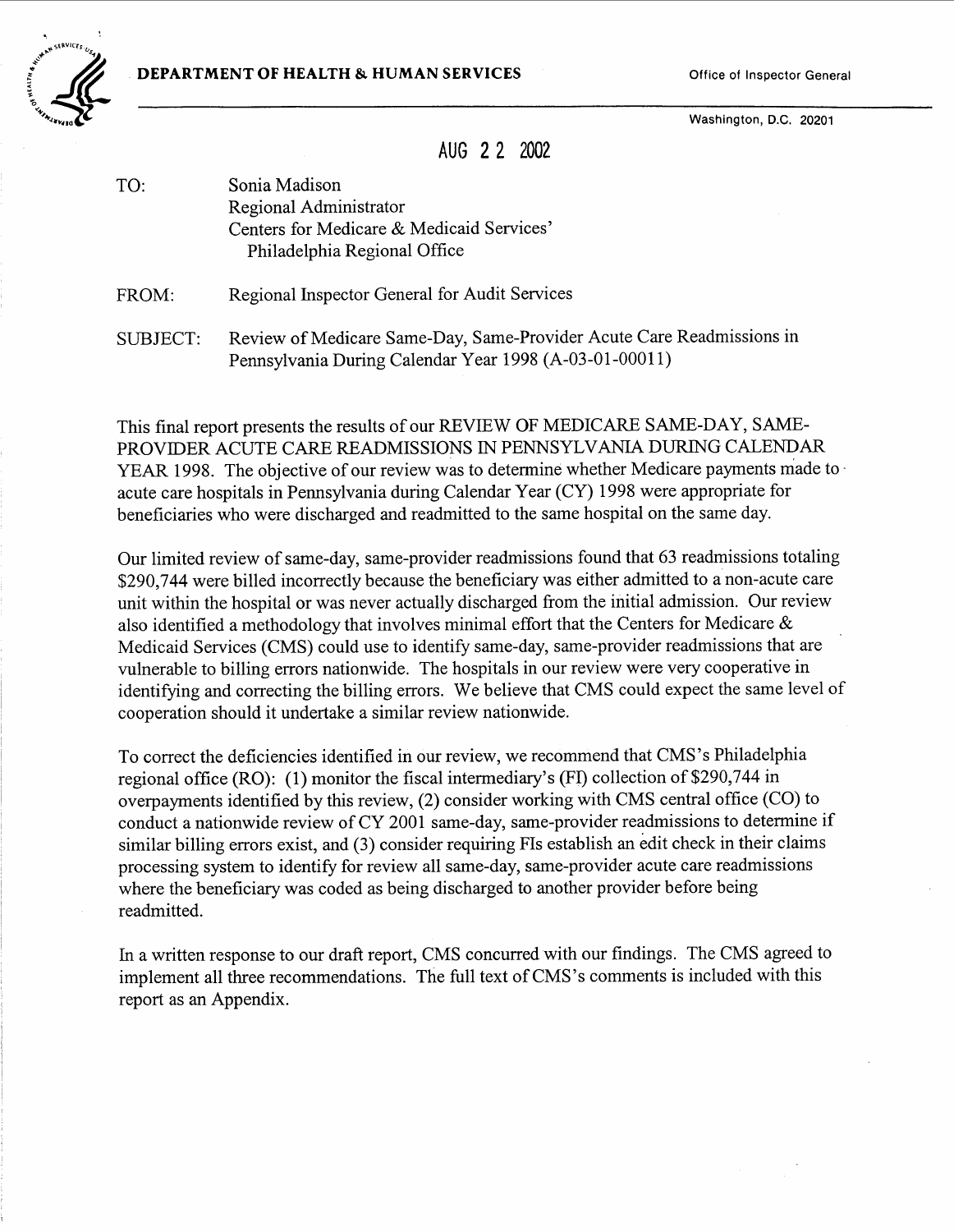#### Page 2 – Sonia Madison

#### **INTRODUCTION**

#### **BACKGROUND**

Medicare pays for inpatient hospital acute care through the inpatient prospective payment system (IPPS). Under IPPS, hospitals are paid a predetermined amount for each hospital discharge involving a Medicare beneficiary, based upon the diagnostic related group (DRG). According to Provider Reimbursement Manual section 3001, certain hospitals and hospital units are not subject to IPPS. These providers are reimbursed based on reasonable cost determined on a per diem, per unit, per capita, or other basis. The Balanced Budget Act of 1997 authorized the implementation of a prospective payment system for certain hospitals and hospital units not subject to IPPS.

Acute care hospitals nationwide submitted over 17,000 inpatient claims in CYs 1996 and 1997, respectively and over 20,000 inpatient claims in CY 1998 in which the beneficiary was discharged and subsequently readmitted on the same day to the same hospital. The hospitals received over \$112 million in CY 1996, \$114 million in 1997, and \$135 million in CY 1998 for the second admission, as shown in the charts below. The \$135 million in 1998 was significantly larger than similar Medicare payments in the prior 2 years.



#### **Prior OIG Reports**

The Office of Inspector General (OIG) previously issued two reports on situations in which Medicare beneficiaries were discharged and subsequently readmitted to the same hospital on the same day. The first report, *Monitoring Quality of Care and Overpayment Issues Associated With Hospital Readmissions Under the Medicare Prospective Payment System (A-01-98-00504),*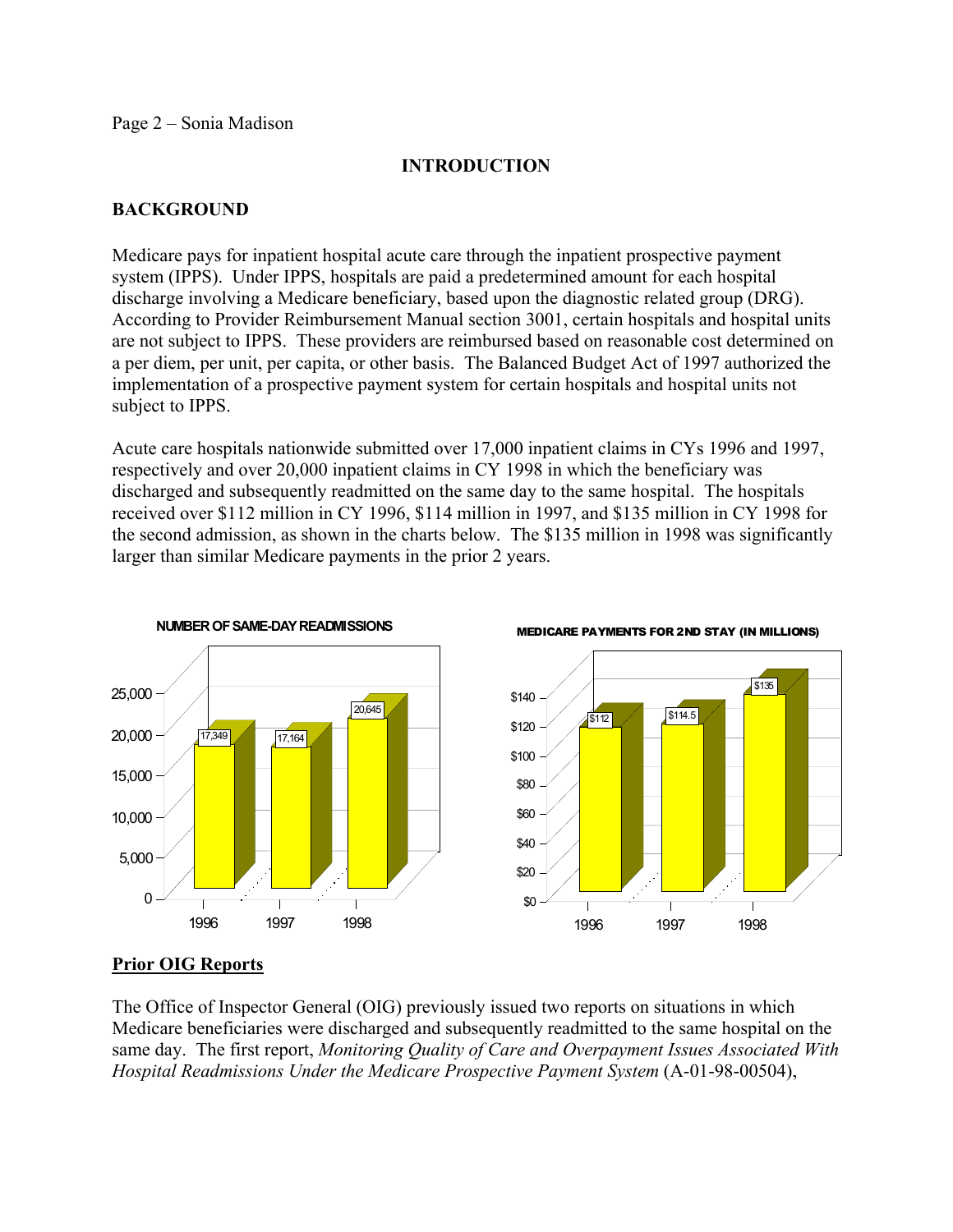#### Page 3 – Sonia Madison

showing the results of testing the OIG pilot protocol in selected states, identified three types of systemic errors:

- $\checkmark$  12 percent of the errors involved beneficiaries who were prematurely discharged from the hospital.
- $\checkmark$  8 percent of the errors involved beneficiaries who were incorrectly shown as being discharged when, in fact, they did not leave the hospital.
- $\checkmark$  5 percent of the errors involved beneficiaries whose medical conditions did not require a readmission after the discharge.

The second report, *Analysis of Readmissions Under the Medicare Prospective Payment System for Calendar Years 1996 and 1997* (A-14-99-00401*),* was an expansion whereby we analyzed Medicare same-day readmissions data on a nationwide basis for CYs 1996 and 1997. The objective of this second review (conducted at the request of CMS) was to identify high incidences of same-day readmissions so additional reviews could be initiated to better monitor the quality of hospital care.

#### **OBJECTIVE, SCOPE, AND METHODOLOGY**

The objective of our review was to determine whether Medicare payments made to acute care hospitals in Pennsylvania during CY 1998 were appropriate for beneficiaries who were discharged and readmitted to the same hospital on the same day.

To accomplish our objective, we:

- $\checkmark$  extracted CY 1998 inpatient claims from CMS's Standard Analytical File in which the discharge date of service and subsequent admission date of service were the same, and the provider numbers were the same.
- $\checkmark$  identified applicable criteria for identifying and reviewing readmissions.
- $\checkmark$  identified all CY 1998 same-day, same-provider readmissions for review at one FI.
- $\checkmark$  analyzed discharge codes to determine where beneficiaries were discharged to between the initial admission and the readmission.
- $\checkmark$  visited one FI and one peer review organization (PRO) in Pennsylvania to determine whether they are reviewing readmissions.
- $\checkmark$  reviewed medical records to determine whether same-day, same-provider readmissions were billed correctly. We did not determine the medical necessity of the readmissions.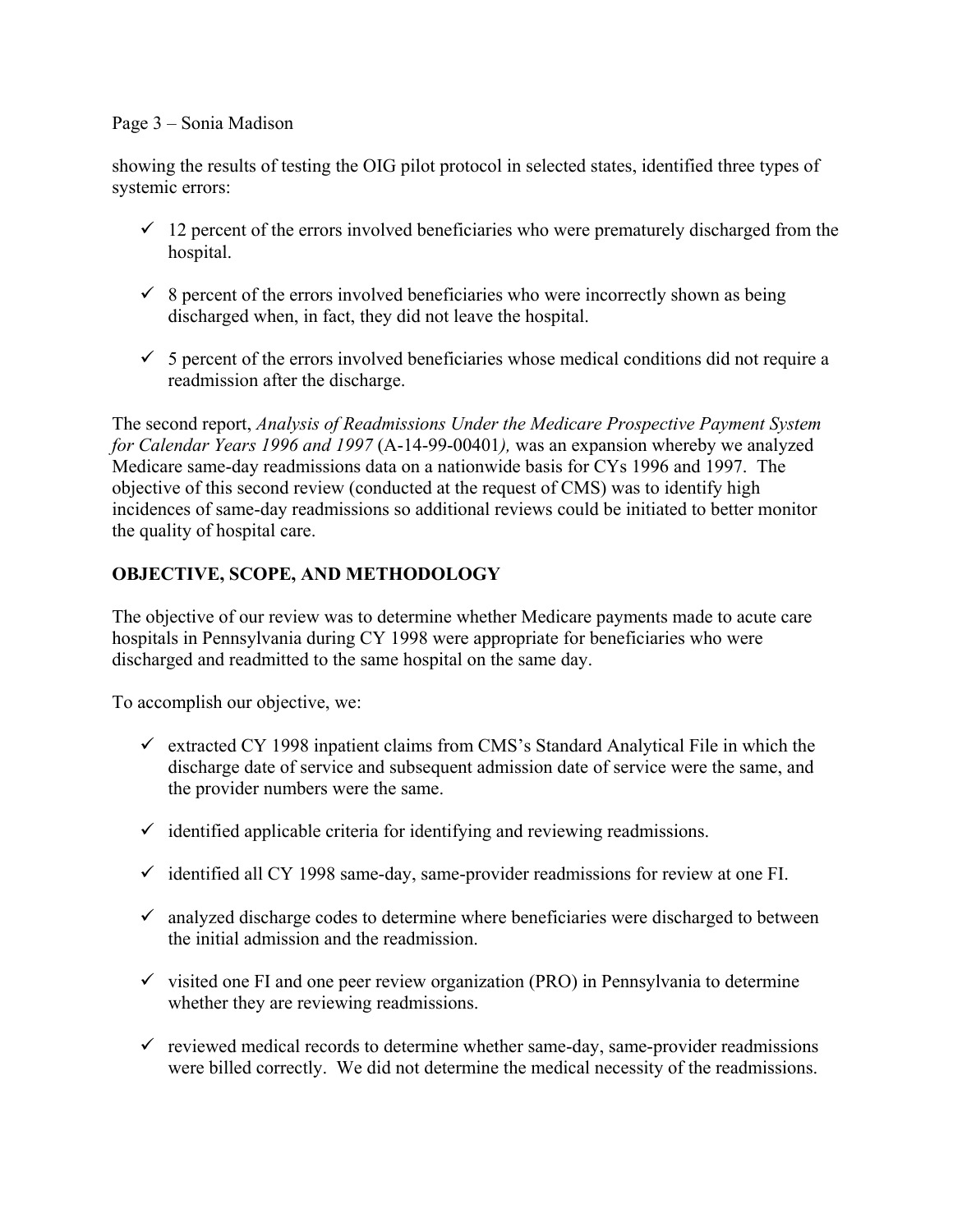Page 4 – Sonia Madison

Our review was conducted in accordance with the generally accepted government auditing standards. Our review of internal controls was limited to determining whether CMS, the PRO, or the FI are reviewing same-day, same-provider readmissions. We began our review in January 2001. Our review was conducted at the FI in Pittsburgh, Pennsylvania; the PRO in Harrisburg, Pennsylvania; and at selected hospitals in Pennsylvania.

#### **FINDINGS AND RECOMMENDATIONS**

Our review showed that:

- 1. Acute care hospitals were overpaid \$290,744 because they incorrectly billed Medicare for a second inpatient admission (readmission) when the beneficiary was actually transferred to a non-acute care unit within the same hospital, or the patient readmission claim should have been a continuation of the initial admission.
- 2. Nationwide, same-day, same-provider readmissions vulnerable to billing errors can be identified and corrected using the methodology developed during our review.

Hospitals Were Overpaid \$290,744 For Same-day, Same-Provider Readmissions

We reviewed 98 same-day, same-provider readmissions and found 63 claims totaling \$290,744 were billed incorrectly because the beneficiary was either admitted to a non-acute care unit within the hospital or was never actually discharged from the initial admission. Our results were as follows:

| <b>Same-Day, Same-Provider Readmission</b>      | <b>Readmissions</b> | <b>Billing</b> | <i>Value of</i>       |
|-------------------------------------------------|---------------------|----------------|-----------------------|
| <b>Type</b>                                     | <b>Reviewed</b>     | <b>Errors</b>  | <b>Billing Errors</b> |
| <b>Same-DRG, Discharged Home</b>                | 5                   | $\mathcal{D}$  | \$10,679              |
| <b>Same-DRG, Discharged to Another</b>          | 62                  | 30             | \$158,381             |
| <b>Provider</b>                                 |                     |                |                       |
| <b>Different-DRG, Discharged to Another</b>     | 11                  |                | \$48,715              |
| <b>Provider</b>                                 |                     |                |                       |
| <b>Internal Hospital Reviews, Discharged to</b> | 20                  | 20             | \$72,969              |
| <b>Another Provider</b>                         |                     |                |                       |

The OIG has developed an approach, which we believe will assist CMS in identifying and reviewing same-day, same-provider acute care readmissions nationwide that are vulnerable to billing errors. The claims we identified as vulnerable were same-day, same-provider acute care readmissions in which the [b](#page-5-0)eneficiary was coded as being discharged to another provider<sup>1</sup> before

<span id="page-5-0"></span><sup>&</sup>lt;sup>1</sup> Discharge codes 02-transfer to acute care hospital, 03-transfer to skilled nursing facility (SNF), 04-transfer to intermediate care facility, and 05-transfer to another type of institution.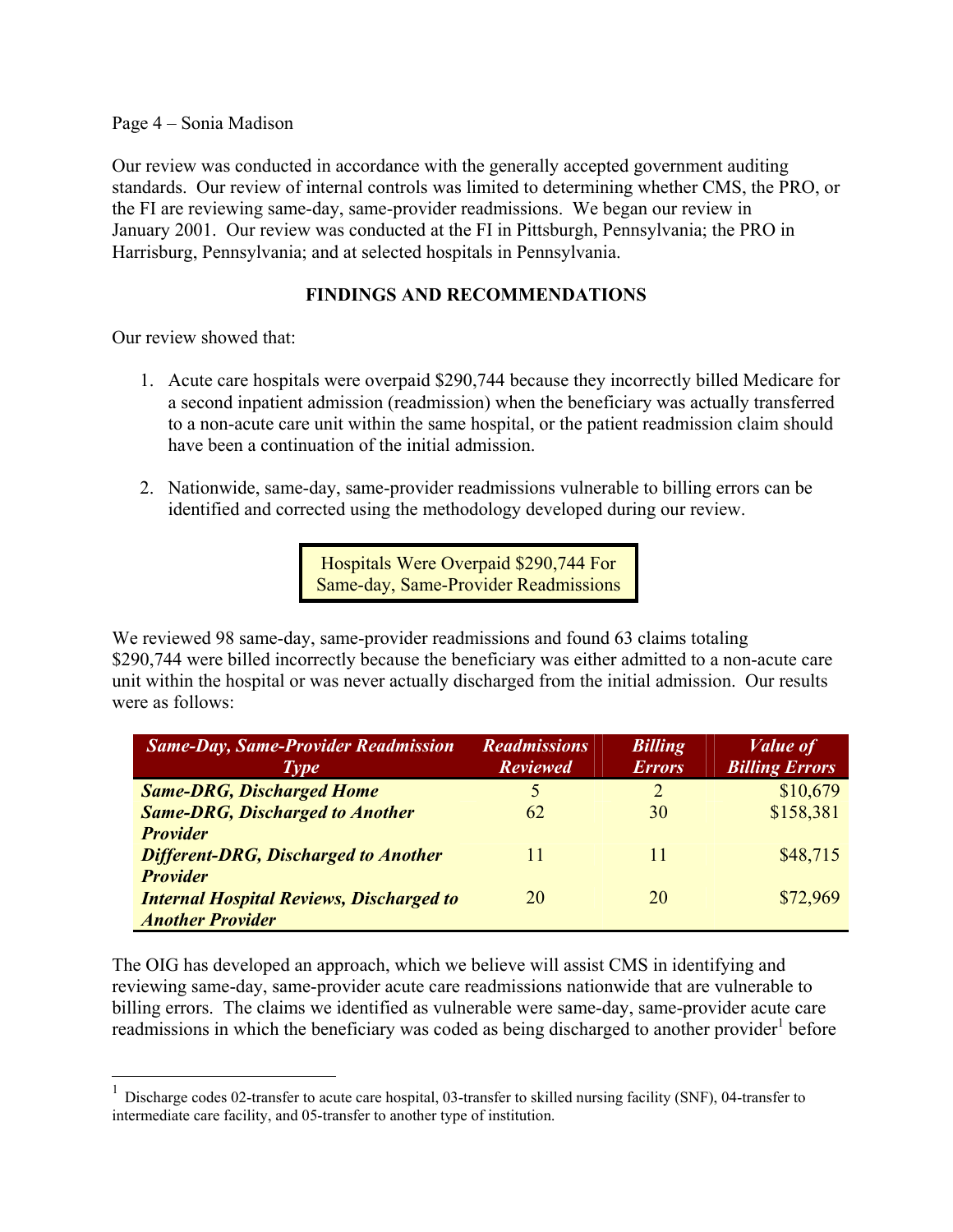#### Page 5 – Sonia Madison

being readmitted. Our approach required minimal resources and identified a 56 percent error rate<sup>2</sup> for these types of claims.

OIG's Approach to Identifying At 1 Pennsylvania FI, we identified Medicare payments of and Reviewing Billing Errors approximately \$6.6 million for 881 same-day, sameprovider acute care readmissions during CY 1998. We

determined that 134 readmissions were for the same DRG, and 747 readmissions were for a different DRG than the original admission.

We analyzed the 134 same-DRG readmissions and identified 27 claims where the readmission was within 1 hour of the initial discharge. Our review also determined that for 22 of the 27 readmissions, the discharge code for the initial admission indicated the beneficiary was discharged to another provider before being readmitted to the same hospital. For five readmissions, the beneficiary was coded as being discharged home before being readmitted.

We contacted the five hospitals where the beneficiary was coded as being discharged home and requested medical record documentation to confirm the correct billing. We found two readmissions were billed incorrectly totaling \$10,679 in overpayments. One billing error resulted when a beneficiary was discharged to the hospital-based SNF after the first admission but the hospital billed for an acute care readmission. The second billing error occurred when a hospital billed for a second admission that should have been a continuation of the initial admission.

Since 22 of the 27 readmissions we initially selected for review were coded as being discharged to another provider before being readmitted to the hospital, we re-analyzed the 134 same-DRG readmissions to identify similar readmissions. We identified 40 additional readmissions. Adding these readmissions to the ones already selected, we reviewed 62 readmissions where the beneficiary was coded as being discharged to another provider before being readmitted to the hospital.

Our review found that 10 of the 62 readmissions were from 1 hospital. For the remaining 52 readmissions, no hospital had more than 4 readmissions. We sent letters to 31 hospitals requesting medical record documentation to support the billing for 45 of the 52 readmissions.<sup>3</sup>

All hospitals responded to our request, and we determined that 20 readmissions were billed incorrectly totaling \$105,356 in overpayments. We found 17 billing errors resulted when a beneficiary was discharged to a non-acute care unit within the hospital after the first admission but the hospital billed for an acute care readmission. The remaining three billing errors occurred when a hospital billed for a second admission that should have been a continuation of the initial admission.

<span id="page-6-0"></span><sup>&</sup>lt;sup>2</sup> This error rate is based on our review of 73 (62 same-DRG and 11 different-DRG) readmissions. It does not include the 5 same-DRG readmissions where the beneficiary was discharged home or the 20 readmissions from the internal hospital reviews.

<span id="page-6-1"></span><sup>&</sup>lt;sup>3</sup> Five claims were for hospitals that closed, and two claims were adjusted by the hospital prior to our review.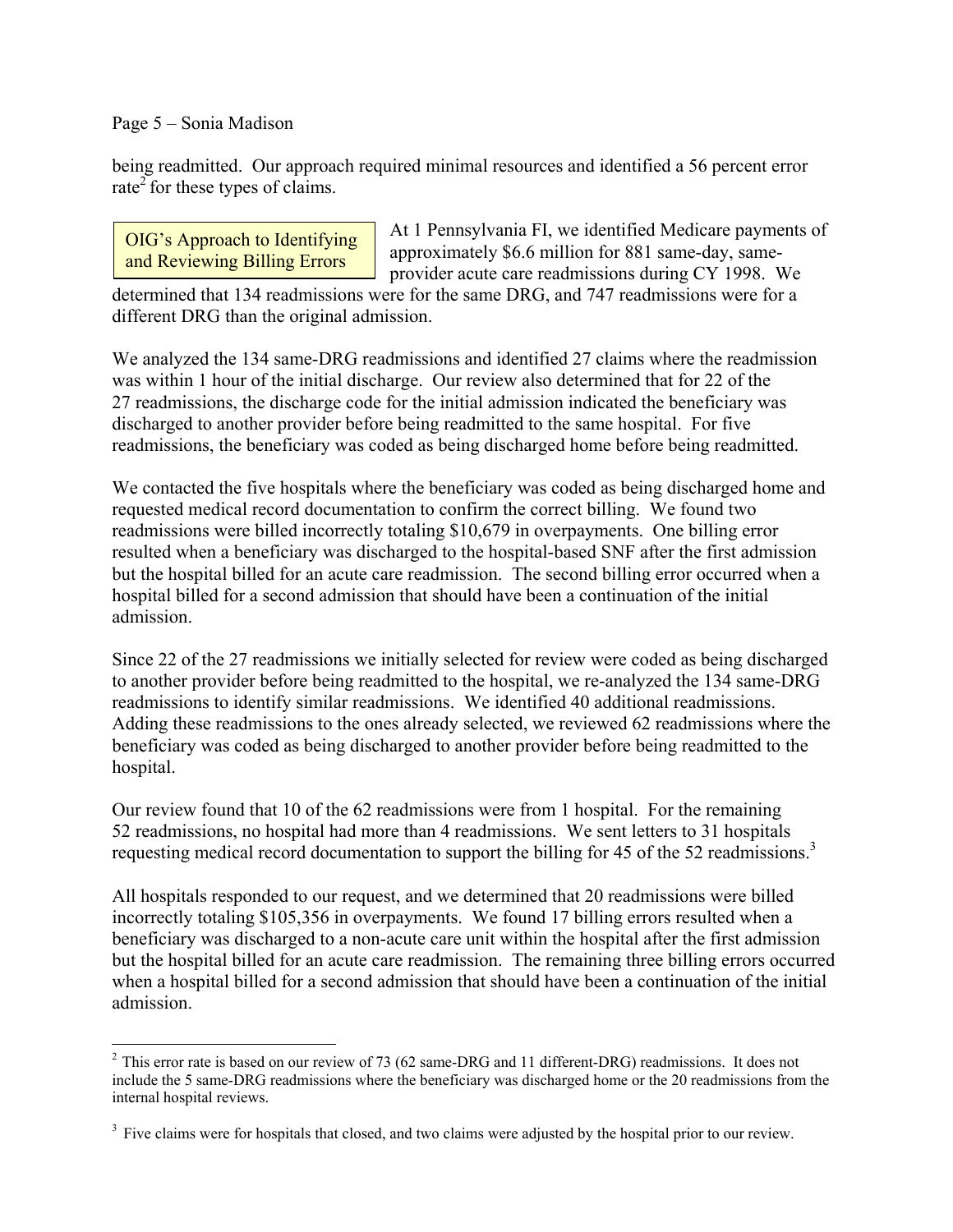#### Page 6 – Sonia Madison

We visited the hospital with 10 readmissions and reviewed the medical records for both the initial admission and the readmission. According to hospital personnel and our review of medical records, the 10 beneficiaries were discharged from the hospital and admitted to the hospital-based SNF. Hospital personnel agreed there was no acute care readmission and reimbursements totaling \$53,025 were incorrect. The billing errors occurred because admission personnel inadvertently billed the SNF admission under the hospital's provider number. When the beneficiary was admitted to the SNF, admission personnel entered an incorrect insurance plan code generating the incorrect provider number for billing. Hospital officials informed us they would work with the FI to correct the overpayments. In addition, they planned to review all SNF admissions from 1997, 1999, and 2000.

Because of the high error rate at this hospital, we selected 11 same-day, same-provider, different-DRG readmissions to this hospital. We requested the hospital review the readmissions and provide us with copies of medical records for both the initial admissions and readmissions. The hospital reported that these 11 readmissions also were billed incorrectly because of the same registration error. Our review confirmed that the beneficiaries were not readmitted to the hospital; rather in nine cases beneficiaries were discharged to the hospital's SNF and in two cases beneficiaries were discharged to the hospital's rehabilitation unit. The hospital was incorrectly reimbursed \$48,715 for these readmissions.

As a result of our review of same-day, same-provider<br> **Hospital Internal Reviews**<br> **Hospital Additional Billing Errors**<br> **Explores** reviews of all admissions to their non-acute care units reviews of all admissions to their non-acute care units where the billing errors we identified by our review

occurred. The hospital we visited informed us that it conducted a review of SNF unit and rehabilitation unit admissions for CYs 1997, 1999, and 2000. The hospital reported an additional eight billing errors totaling \$31,621. A second hospital informed us it conducted a review of SNF unit admissions from July 1997 to May 2001. The hospital identified 12 additional billing errors totaling \$41,348.

As part of our review, we had planned to visit a hospital with 26 same-day, same-provider, different-DRG readmissions. Medicare reimbursed this hospital \$926,586 for these readmissions. Prior to our site visit, we learned that the hospital adjusted 15 of the 26 readmissions. Hospital officials stated that during a March 2000 internal review, they discovered the use of an incorrect insurance code at registration. This error resulted in rehabilitation patients being billed under the hospital provider number rather than the rehabilitation unit provider number. The hospital cancelled the 15 rehabilitation claims with the incorrect provider number and re-billed the services using the correct provider number. The 15 readmission claims cancelled totaled \$775,407, and the rehabilitation unit services that were re-billed totaled \$116,656. Therefore, these adjustments resulted in Medicare recouping \$658,751 in overpayments. The provider number was correct for the remaining 11 readmissions because the beneficiary was readmitted back to the hospital.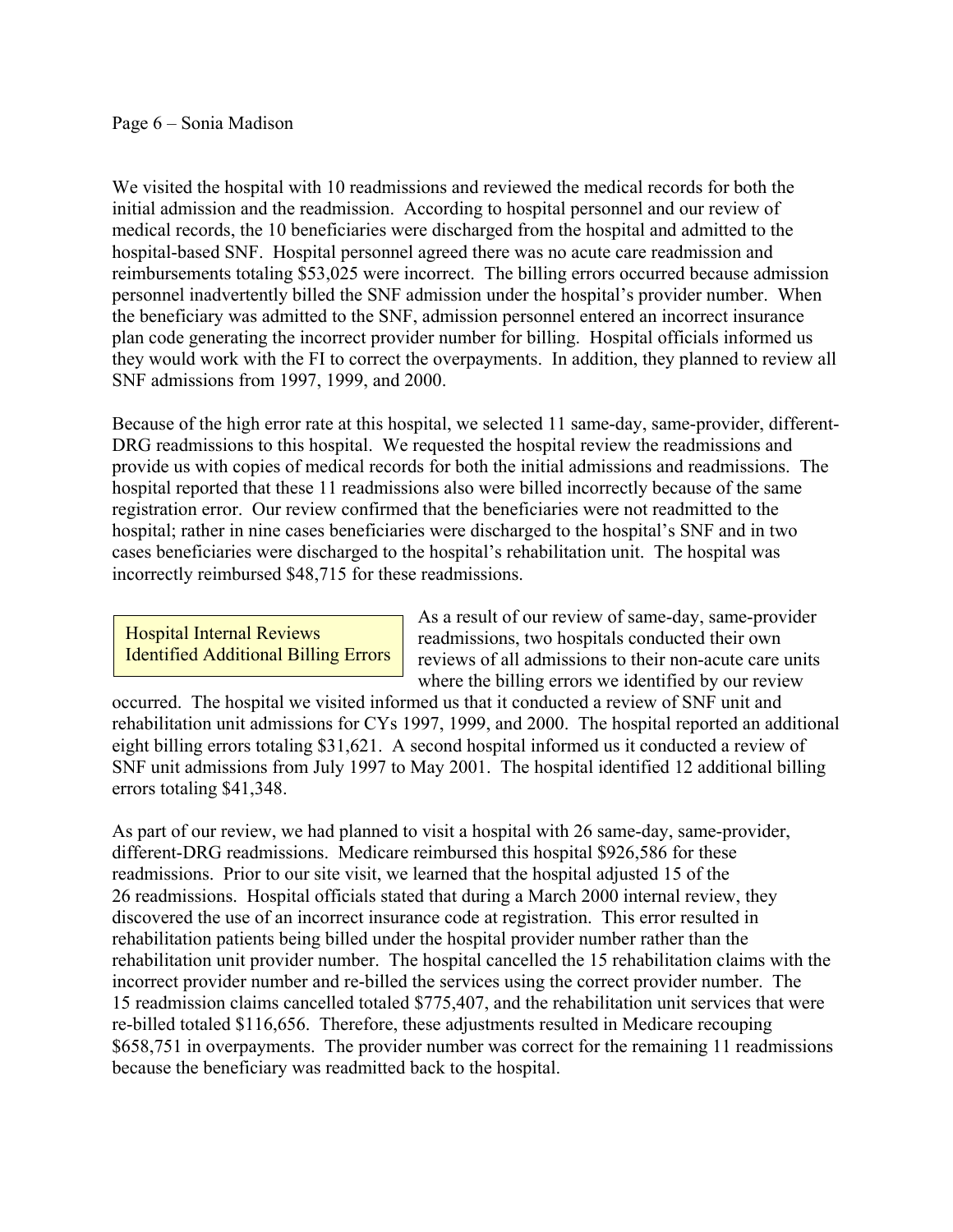#### Page 7 – Sonia Madison

We found the hospitals we contacted during our limited review were very cooperative in analyzing the readmissions included in our review. We believe based on our experience that, given an opportunity, hospitals are willing to review same-day, same-provider readmissions where a beneficiary was discharged to another institution, to ensure that Medicare is billed correctly.

> Some Same-Day Readmissions Are Vulnerable to Billing Errors

In summary, we found that some same-day, same-provider acute care readmissions are vulnerable to billing errors. We identified the majority of our billing errors by analyzing sameday, same-provider readmissions where claims data indicated a beneficiary was discharged to another provider after the initial admission and prior to being readmitted. We believe that these types of readmissions are vulnerable to billing errors. Our review found that 41 of 73 readmissions (56 percent), where the claims data indicated a beneficiary was discharged to another provider before being readmitted, were billed incorrectly.

In addition, two hospitals in our review conducted internal reviews of readmissions where the beneficiary was coded as being discharged to a non-acute care unit before being readmitted. These two reviews found an additional 20 billing errors.

To determine how many readmission claims were coded this way nationwide, we obtained sameday, same-provider data from CMS's Standard Analytical File. We found that acute care hospitals nationwide were reimbursed over \$135 million for 20,645 same-day, same-provider readmissions during CY 1998. The following table identifies the discharge code, the number of same-day, same-provider readmissions and the Medicare payment for the readmissions:

| <b>Discharge Code</b>                | <b>Same-day, Same-provider</b><br><b>Readmissions</b> | <b>Medicare Payments</b> |
|--------------------------------------|-------------------------------------------------------|--------------------------|
| $01 - Home$                          | 8,764                                                 | \$55,698,269             |
| 02 - Transfer to Acute Care Hospital | 1,567                                                 | \$12,282,378             |
| 03 – Skilled Nursing Facility        | 3,674                                                 | \$23,814,991             |
| 04 - Intermediate Care Facility      | 471                                                   | \$2,652,879              |
| 05 - Another Type of Institution     | 3,879                                                 | \$25,499,686             |
| 06 - Home Health Care                | 1,674                                                 | \$10,922,904             |
| 07 – Left Against Medical Advise     | 555                                                   | \$3,748,658              |
| <b>Other Miscellaneous Codes</b>     | 61                                                    | \$459,914                |
| <b>Total</b>                         | 20,645                                                | \$135,079,679            |

Our review showed that same-day readmissions where the initial admission had a discharge code of 02, 03, 04, and 05 and the claims data reflected a readmission back to the same hospital are vulnerable to billing errors. These 4 discharge codes accounted for 9,591 same-day, same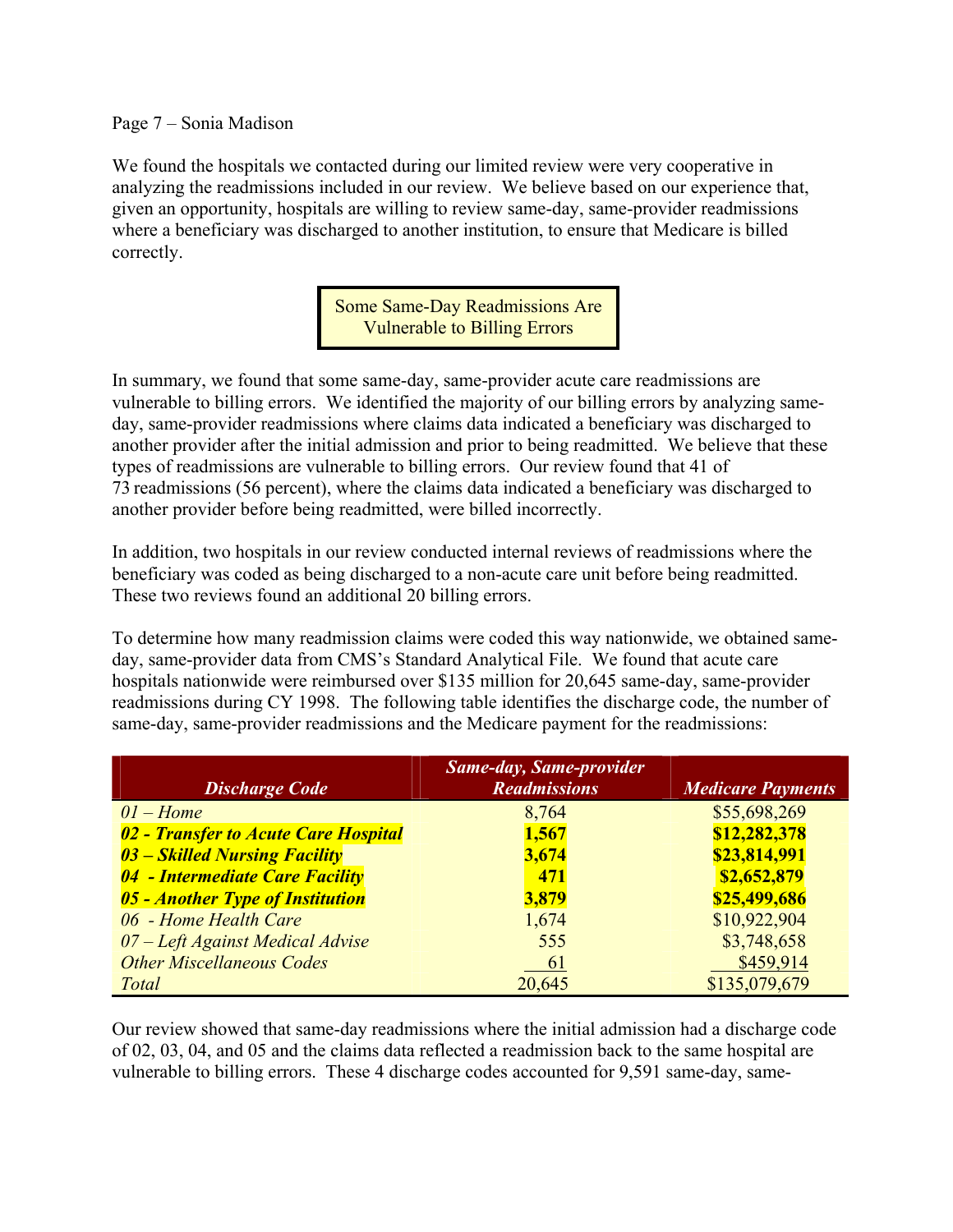Page 8 – Sonia Madison

provider readmissions totaling \$64,249,934 in CY 1998 Medicare payments. If similar billing errors occurred nationwide, the potential for significant overpayments exists.

We believe these types of readmissions are vulnerable to improper payment. Based on the methodology used in this review, only minimal effort was required to identify billing errors, and hospitals were very cooperative in resolving these errors. We believe only minimal resources will be needed to use the same methodology to review similar claims nationwide, and we believe that hospitals would provide the same level of cooperation that we found during our limited review.

#### **CONCLUSION AND RECOMMENDATIONS**

We determined that hospitals were overpaid \$290,744 as a result of incorrectly billed hospital readmissions. We identified these overpayments by reviewing readmissions where the beneficiary was discharged and readmitted within 1 hour or where the beneficiary was coded as being discharged to another provider prior to being readmitted. The OIG, as well as hospital personnel, reviewed medical records to determine if the beneficiary was readmitted to the hospital or was transferred to a non-acute care unit of the hospital. No medical review was required.

We believe the potential exists that same-day, same-provider readmissions, where the beneficiary was coded as being discharged to another provider prior to being readmitted, are vulnerable to the types of billing errors identified in our review. If similar billing errors occurred nationwide, the potential for significant overpayments exists.

We, therefore, recommend that CMS Philadelphia RO:

- 1. monitor the FI's collection of \$290,744 in overpayments identified by this review.
- 2. consider working with CMS CO to conduct a nationwide review of CY 2001 sameday, same-provider acute care readmissions to determine if similar billing errors exist.
- 3. consider the feasibility of establishing an edit check in the FIs' claims processing system to identify for review all same-day, same-provider acute care readmissions where the beneficiary was coded as being discharged to another provider before being readmitted.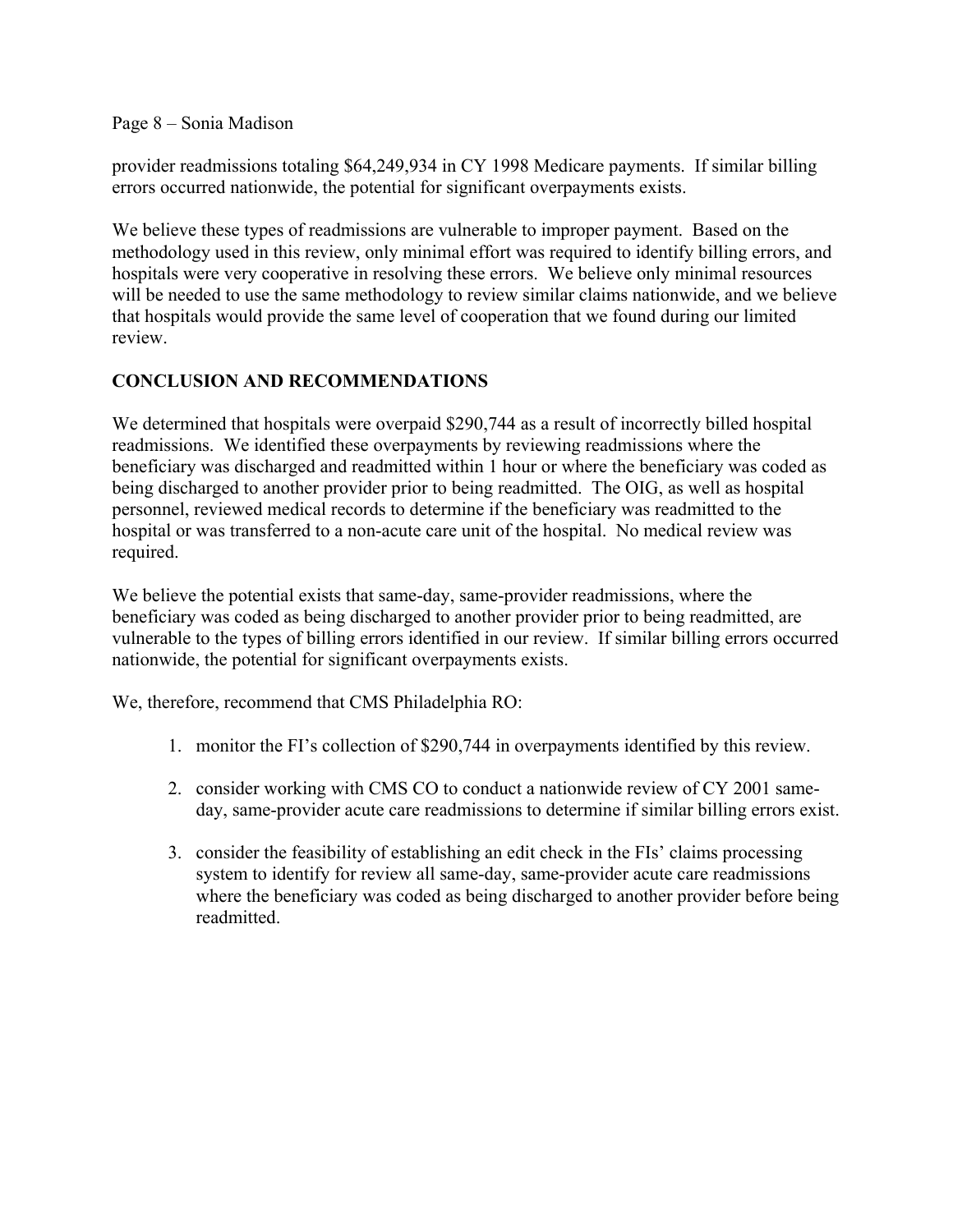Page 9 - Sonia Madison

×,

 $\ddotsc$ 

#### **CMS'S COMMENTS**

ganti nu

In a written response to our draft report, CMS concurred with our findings. The CMS agreed to implement all three recommendations. The full text of CMS's comments is included with this report as an Appendix.

David M. Long

David M. Long